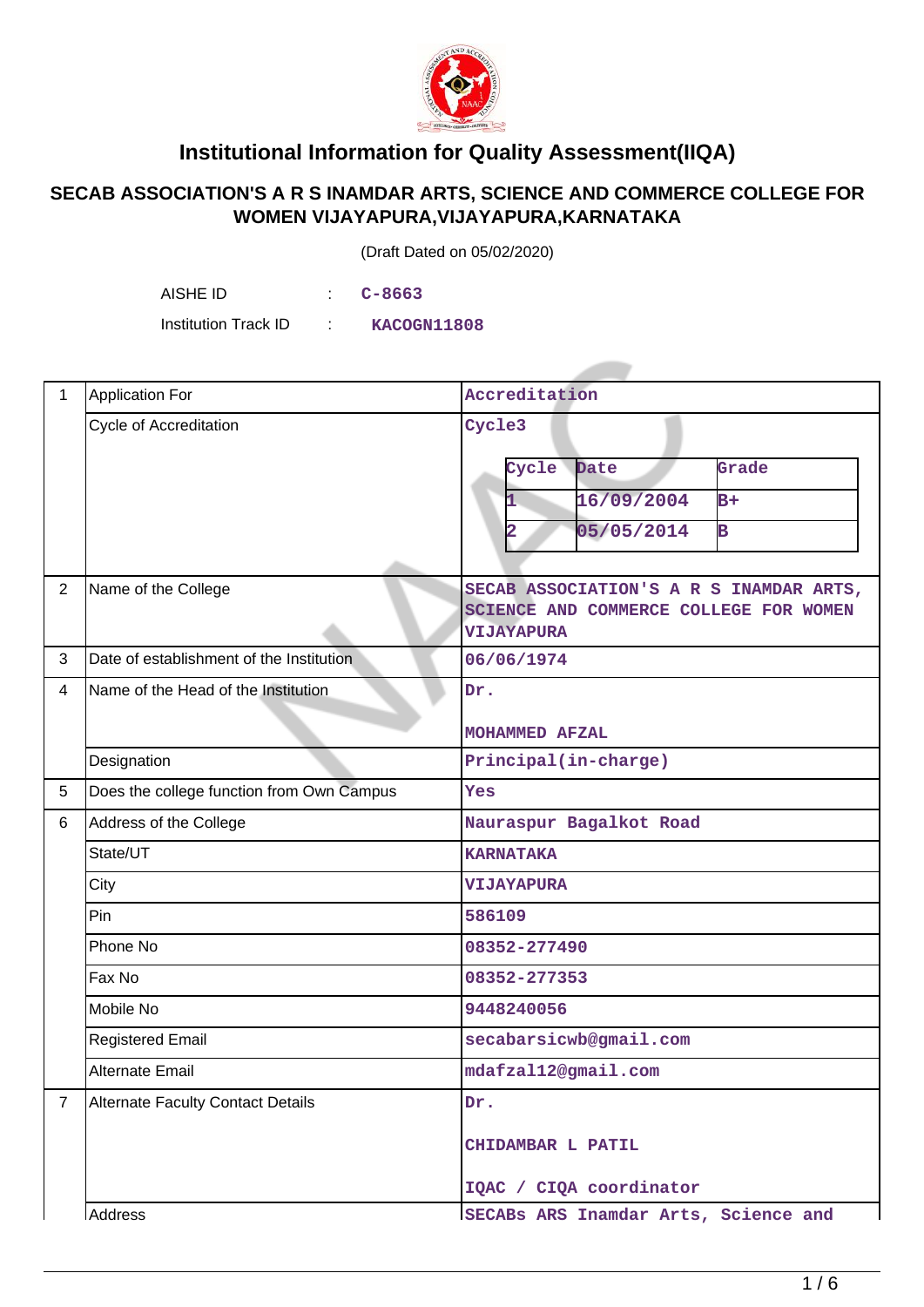|                 |                                                                                                 |                                                                                                    | Bagalkot Road                  |                        | Commerce College for Women, Nauraspur |  |
|-----------------|-------------------------------------------------------------------------------------------------|----------------------------------------------------------------------------------------------------|--------------------------------|------------------------|---------------------------------------|--|
|                 | State/UT                                                                                        |                                                                                                    | <b>KARNATAKA</b>               |                        |                                       |  |
|                 | City                                                                                            |                                                                                                    | <b>VIJAYAPURA</b>              |                        |                                       |  |
|                 | Pin                                                                                             |                                                                                                    | 586109                         |                        |                                       |  |
|                 | Phone No                                                                                        |                                                                                                    | 08352-271389                   |                        |                                       |  |
|                 | Fax No                                                                                          |                                                                                                    |                                |                        |                                       |  |
|                 | Mobile No                                                                                       |                                                                                                    | 9449534987                     |                        |                                       |  |
|                 | Email                                                                                           |                                                                                                    |                                | plchidambar@gmail.com  |                                       |  |
|                 | <b>Alternate Email</b>                                                                          |                                                                                                    |                                | malghan984@gmail.com   |                                       |  |
| 8               | Website                                                                                         |                                                                                                    |                                | http://arsi.secab.org/ |                                       |  |
| 9               | Has the Institution completed 6 years of existence /<br>Years of graduation of last two batches |                                                                                                    | Yes<br>Year1- 2018 Year2- 2019 |                        |                                       |  |
| 10 <sup>°</sup> | Nature of the college                                                                           |                                                                                                    | Grant-in-aid                   |                        |                                       |  |
| 11              | <b>College Affiliation</b>                                                                      |                                                                                                    | Affiliated                     |                        |                                       |  |
| 12              |                                                                                                 | Name of the affiliating University(ies) and the state(s) in which the University(ies) is located   |                                |                        |                                       |  |
|                 | <b>State</b>                                                                                    | <b>University Name</b>                                                                             |                                | <b>Documents</b>       |                                       |  |
|                 | Karnataka                                                                                       | Karnataka State Women                                                                              |                                | <u>View Document</u>   |                                       |  |
|                 |                                                                                                 | University                                                                                         |                                |                        |                                       |  |
| 13              |                                                                                                 | Is the Institution recognized under section 2(f) of the                                            | Yes                            |                        |                                       |  |
|                 | <b>UGC Act?</b>                                                                                 |                                                                                                    | 14/02/1977                     |                        |                                       |  |
|                 |                                                                                                 |                                                                                                    | <u>View Document</u>           |                        |                                       |  |
| 14              | UGC Act?                                                                                        | Is the Institution recognized under section 12B of the  Yes                                        |                                |                        |                                       |  |
|                 |                                                                                                 |                                                                                                    | 27/02/1990                     |                        |                                       |  |
|                 | Grant release letter                                                                            | If yes, date of recognition by UGC under section<br>12B along with latest Plan General Development | View Document                  |                        |                                       |  |
| 15              | Is the institution recognised as an Autonomous                                                  |                                                                                                    | <b>No</b>                      |                        |                                       |  |
|                 | College by the UGC?                                                                             |                                                                                                    |                                |                        |                                       |  |
| 16              |                                                                                                 |                                                                                                    | <b>No</b>                      |                        |                                       |  |
|                 | Is the institution recognised as a 'College with<br>Potential for Excellence (CPE)' by the UGC? |                                                                                                    |                                |                        |                                       |  |
| 17              | Is the institution recognised as a 'College of<br>Excellence' by the UGC?                       |                                                                                                    | <b>No</b>                      |                        |                                       |  |
| 18              | by any Statutory Regulatory Authority (SRA)                                                     | Is the College offering any programmes recognised                                                  | <b>No</b>                      |                        |                                       |  |
|                 | <b>Statutory Regulatory Authorities</b>                                                         |                                                                                                    |                                |                        |                                       |  |
|                 |                                                                                                 |                                                                                                    |                                | SRA program            | Document                              |  |
|                 |                                                                                                 |                                                                                                    |                                | No Content             |                                       |  |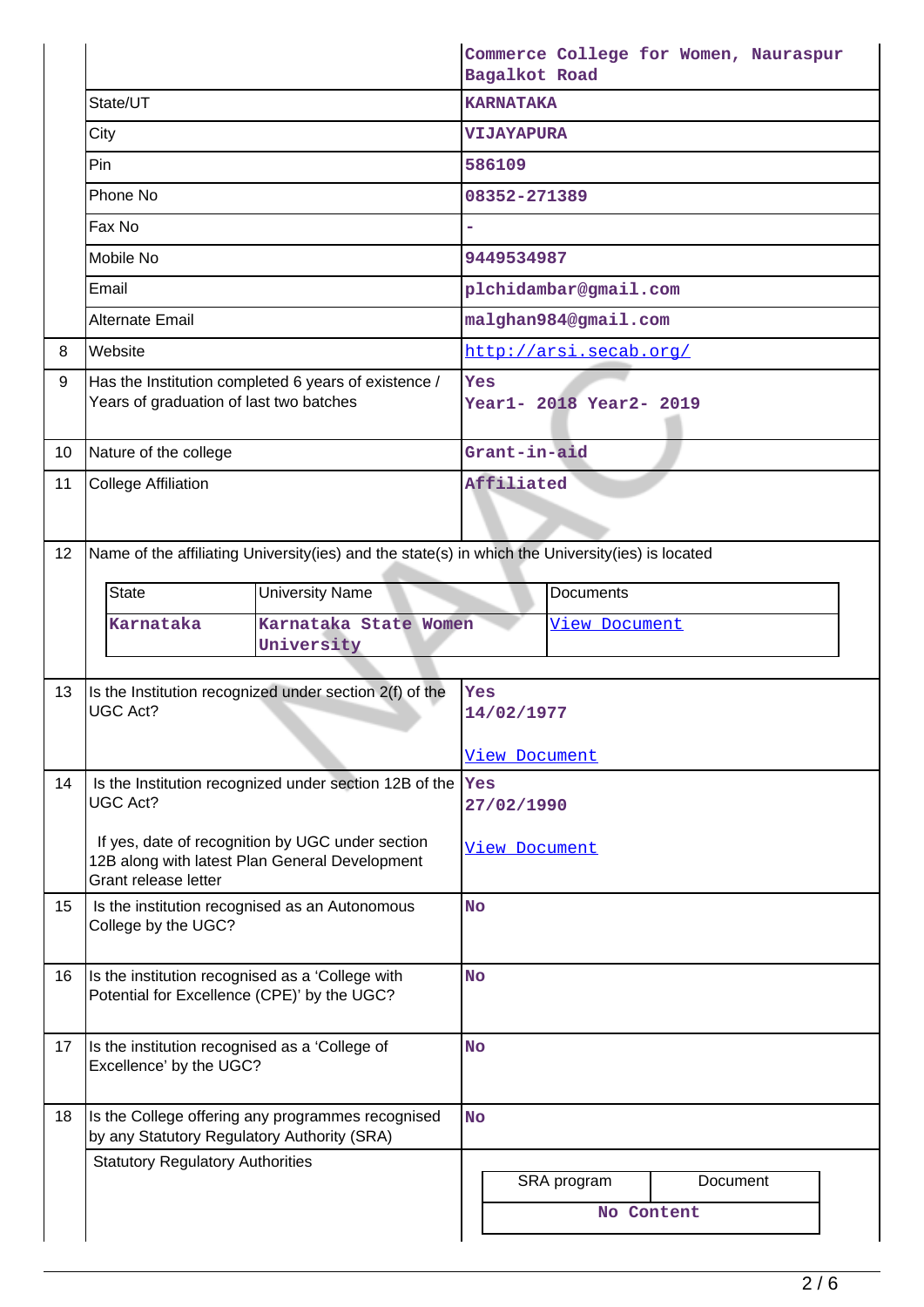| 19 | If the institution is not affiliated to a university and is<br>offering programmes recognized by any Statutory<br>Regulatory Authorities (SRA), are the programmes<br>recognized by Association of Indian Universities(AIU)<br>or other appropriate Government authorities as<br>equivalent to UG / PG Programmes of a University |                                | Not Applicable       |                               |                        |                           |
|----|-----------------------------------------------------------------------------------------------------------------------------------------------------------------------------------------------------------------------------------------------------------------------------------------------------------------------------------|--------------------------------|----------------------|-------------------------------|------------------------|---------------------------|
| 20 | Number of programmes offered                                                                                                                                                                                                                                                                                                      |                                |                      |                               |                        |                           |
|    | Programmes                                                                                                                                                                                                                                                                                                                        |                                | Number               |                               |                        |                           |
|    | <b>UG</b><br>PG<br>Post Master's (DM, Ayurveda<br>Vachaspathi, M.Ch)<br>Pre Doctoral (M.Phil)<br>Doctoral (Ph.D)<br>Post Doctoral (D.Sc , D.Litt ,<br>LLD)<br>PG Diploma recognised by statutory                                                                                                                                  |                                | 24<br>$\overline{1}$ |                               |                        |                           |
|    |                                                                                                                                                                                                                                                                                                                                   |                                |                      |                               |                        |                           |
|    |                                                                                                                                                                                                                                                                                                                                   |                                | $\overline{0}$       |                               |                        |                           |
|    |                                                                                                                                                                                                                                                                                                                                   |                                |                      |                               |                        |                           |
|    |                                                                                                                                                                                                                                                                                                                                   |                                | $\overline{0}$       |                               |                        |                           |
|    |                                                                                                                                                                                                                                                                                                                                   |                                | $\overline{0}$       |                               |                        |                           |
|    |                                                                                                                                                                                                                                                                                                                                   |                                | $\overline{0}$       |                               |                        |                           |
|    |                                                                                                                                                                                                                                                                                                                                   |                                | $\overline{0}$       |                               |                        |                           |
|    |                                                                                                                                                                                                                                                                                                                                   | authority including university |                      |                               |                        |                           |
|    | Diploma<br>Certificate / Awareness                                                                                                                                                                                                                                                                                                |                                | $\Omega$             |                               |                        |                           |
|    |                                                                                                                                                                                                                                                                                                                                   |                                | 0                    |                               |                        |                           |
|    |                                                                                                                                                                                                                                                                                                                                   |                                |                      |                               |                        |                           |
|    |                                                                                                                                                                                                                                                                                                                                   |                                |                      |                               |                        |                           |
|    |                                                                                                                                                                                                                                                                                                                                   |                                |                      |                               |                        |                           |
| 21 | Programme Details                                                                                                                                                                                                                                                                                                                 |                                |                      |                               |                        |                           |
|    | Program                                                                                                                                                                                                                                                                                                                           | Department                     |                      | <b>University Affiliation</b> | <b>SRA Recognition</b> | <b>Affiliation Status</b> |
|    | <b>BA</b>                                                                                                                                                                                                                                                                                                                         | Indian                         | Karnataka            |                               |                        | Permanent                 |
|    |                                                                                                                                                                                                                                                                                                                                   | Constitution                   |                      | State Women                   |                        |                           |
|    |                                                                                                                                                                                                                                                                                                                                   |                                | University           |                               |                        |                           |
|    | <b>BSC</b>                                                                                                                                                                                                                                                                                                                        | Chemistry                      | Karnataka            |                               |                        | Permanent                 |
|    |                                                                                                                                                                                                                                                                                                                                   |                                |                      | State Women                   |                        |                           |
|    | <b>BSC</b>                                                                                                                                                                                                                                                                                                                        | Mathematics                    | Karnataka            | University                    |                        | Permanent                 |
|    |                                                                                                                                                                                                                                                                                                                                   |                                |                      | <b>State Women</b>            |                        |                           |
|    |                                                                                                                                                                                                                                                                                                                                   |                                |                      | University                    |                        |                           |
|    | <b>BSC</b>                                                                                                                                                                                                                                                                                                                        | Home Science                   | Karnataka            |                               |                        | Permanent                 |
|    |                                                                                                                                                                                                                                                                                                                                   |                                |                      | State Women                   |                        |                           |
|    |                                                                                                                                                                                                                                                                                                                                   |                                |                      | University                    |                        |                           |
|    | <b>BSC</b>                                                                                                                                                                                                                                                                                                                        | Zoology                        | Karnataka            |                               |                        | Permanent                 |
|    |                                                                                                                                                                                                                                                                                                                                   |                                |                      | <b>State Women</b>            |                        |                           |
|    |                                                                                                                                                                                                                                                                                                                                   |                                |                      | University                    |                        |                           |
|    | <b>BSC</b>                                                                                                                                                                                                                                                                                                                        | Botany                         | Karnataka            |                               |                        | Permanent                 |
|    |                                                                                                                                                                                                                                                                                                                                   |                                |                      | <b>State Women</b>            |                        |                           |
|    | <b>BSC</b>                                                                                                                                                                                                                                                                                                                        | Computer                       | Karnataka            | University                    |                        | Permanent                 |
|    |                                                                                                                                                                                                                                                                                                                                   | Science                        |                      | <b>State Women</b>            |                        |                           |
|    |                                                                                                                                                                                                                                                                                                                                   |                                |                      | University                    |                        |                           |
|    | <b>BA</b>                                                                                                                                                                                                                                                                                                                         | English                        | Karnataka            |                               |                        | Permanent                 |
|    |                                                                                                                                                                                                                                                                                                                                   |                                |                      | <b>State Women</b>            |                        |                           |
|    |                                                                                                                                                                                                                                                                                                                                   |                                |                      | University                    |                        |                           |
|    | <b>BA</b>                                                                                                                                                                                                                                                                                                                         | Kannada                        | Karnataka            |                               |                        | Permanent                 |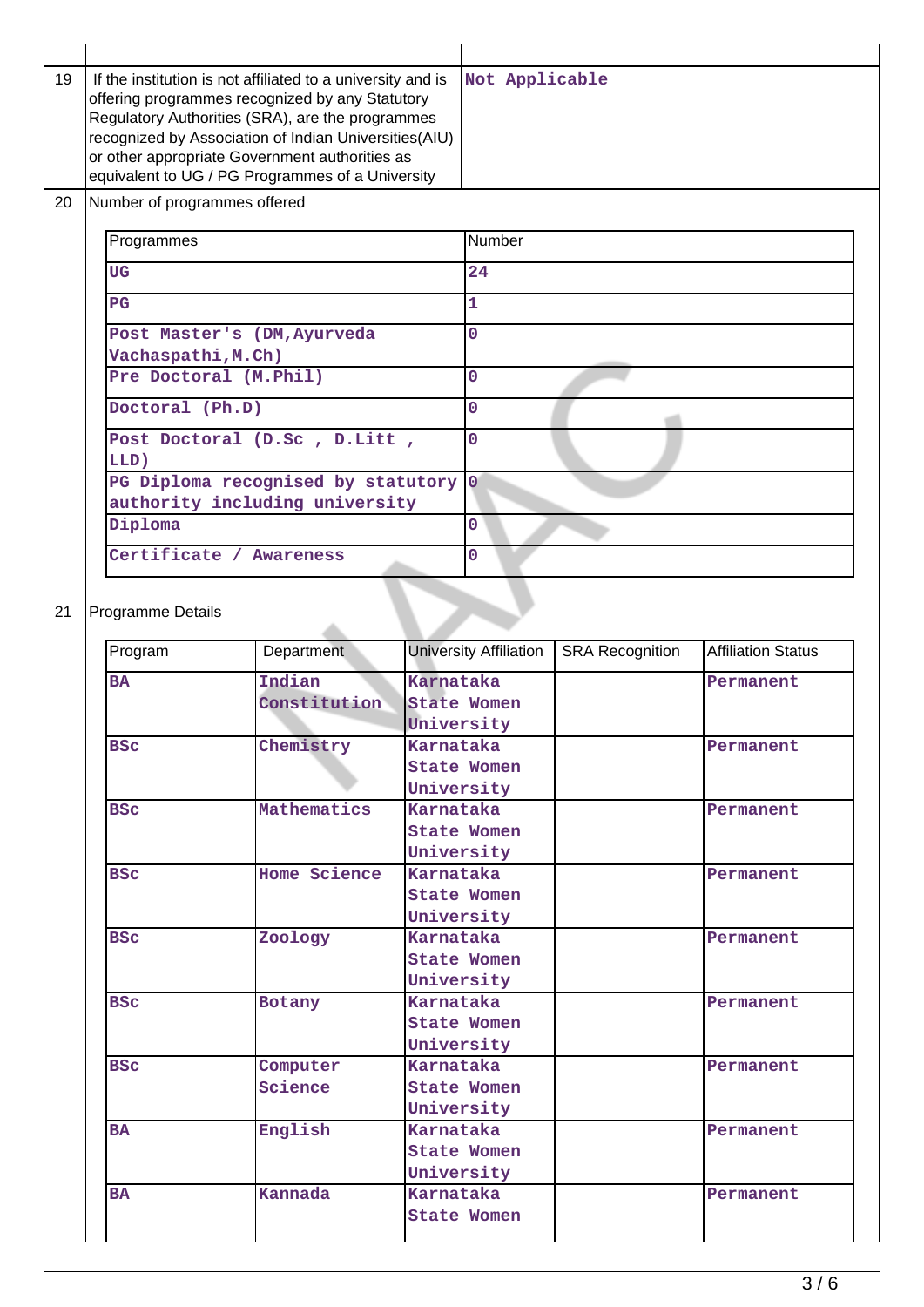|                                     |                                                                                     | University         |           |
|-------------------------------------|-------------------------------------------------------------------------------------|--------------------|-----------|
| <b>BA</b>                           | Urdu                                                                                | Karnataka          | Permanent |
|                                     |                                                                                     | <b>State Women</b> |           |
|                                     |                                                                                     | University         |           |
| <b>BA</b>                           | Hindi                                                                               | Karnataka          | Permanent |
|                                     |                                                                                     | State Women        |           |
|                                     |                                                                                     | University         |           |
| <b>BA</b>                           | Arabic                                                                              | Karnataka          | Permanent |
|                                     |                                                                                     | <b>State Women</b> |           |
|                                     |                                                                                     | University         |           |
| <b>BA</b>                           | Sanskrit                                                                            | Karnataka          | Permanent |
|                                     |                                                                                     | State Women        |           |
|                                     |                                                                                     | University         |           |
| <b>BA</b>                           | History                                                                             | Karnataka          | Permanent |
|                                     |                                                                                     | <b>State Women</b> |           |
|                                     |                                                                                     | University         |           |
| <b>BA</b>                           | Sociology                                                                           | Karnataka          | Permanent |
|                                     |                                                                                     | <b>State Women</b> |           |
|                                     |                                                                                     | University         |           |
| <b>BA</b>                           | Geography                                                                           | Karnataka          | Permanent |
|                                     |                                                                                     | <b>State Women</b> |           |
|                                     |                                                                                     | University         |           |
| <b>BA</b>                           | Economics                                                                           | Karnataka          | Permanent |
|                                     |                                                                                     | <b>State Women</b> |           |
|                                     |                                                                                     | University         |           |
| <b>BA</b>                           | Political                                                                           | Karnataka          | Permanent |
|                                     | Science                                                                             | <b>State Women</b> |           |
|                                     |                                                                                     | University         |           |
| <b>BCom</b>                         | Commerce                                                                            | Karnataka          | Temporary |
|                                     |                                                                                     | State Women        |           |
|                                     |                                                                                     | University         |           |
| <b>BSC</b>                          | Physics                                                                             | Karnataka          | Permanent |
|                                     |                                                                                     | <b>State Women</b> |           |
|                                     |                                                                                     | University         |           |
| <b>BA</b>                           | Education                                                                           | Karnataka          | Permanent |
|                                     |                                                                                     | <b>State Women</b> |           |
|                                     |                                                                                     | University         |           |
| <b>BA</b>                           | Psychology                                                                          | <b>Karnataka</b>   | Permanent |
|                                     |                                                                                     | <b>State Women</b> |           |
|                                     |                                                                                     | University         |           |
| <b>BA</b>                           | Environmental                                                                       | Karnataka          | Permanent |
|                                     | <b>Studies</b>                                                                      | <b>State Women</b> |           |
|                                     |                                                                                     | University         |           |
| <b>BA</b>                           | Computer                                                                            | <b>Karnataka</b>   | Permanent |
|                                     |                                                                                     |                    |           |
|                                     | Application                                                                         | <b>State Women</b> |           |
|                                     |                                                                                     | University         |           |
| <b>MA</b>                           | English                                                                             | Karnataka          | Temporary |
|                                     |                                                                                     | <b>State Women</b> |           |
|                                     |                                                                                     | University         |           |
|                                     |                                                                                     |                    |           |
|                                     |                                                                                     |                    |           |
|                                     |                                                                                     |                    |           |
|                                     | Number of Teaching Staff by employment status (permanent / temporary) and by gender |                    |           |
| <b>View Document</b><br><b>Male</b> | Female                                                                              | Transgender        | Total     |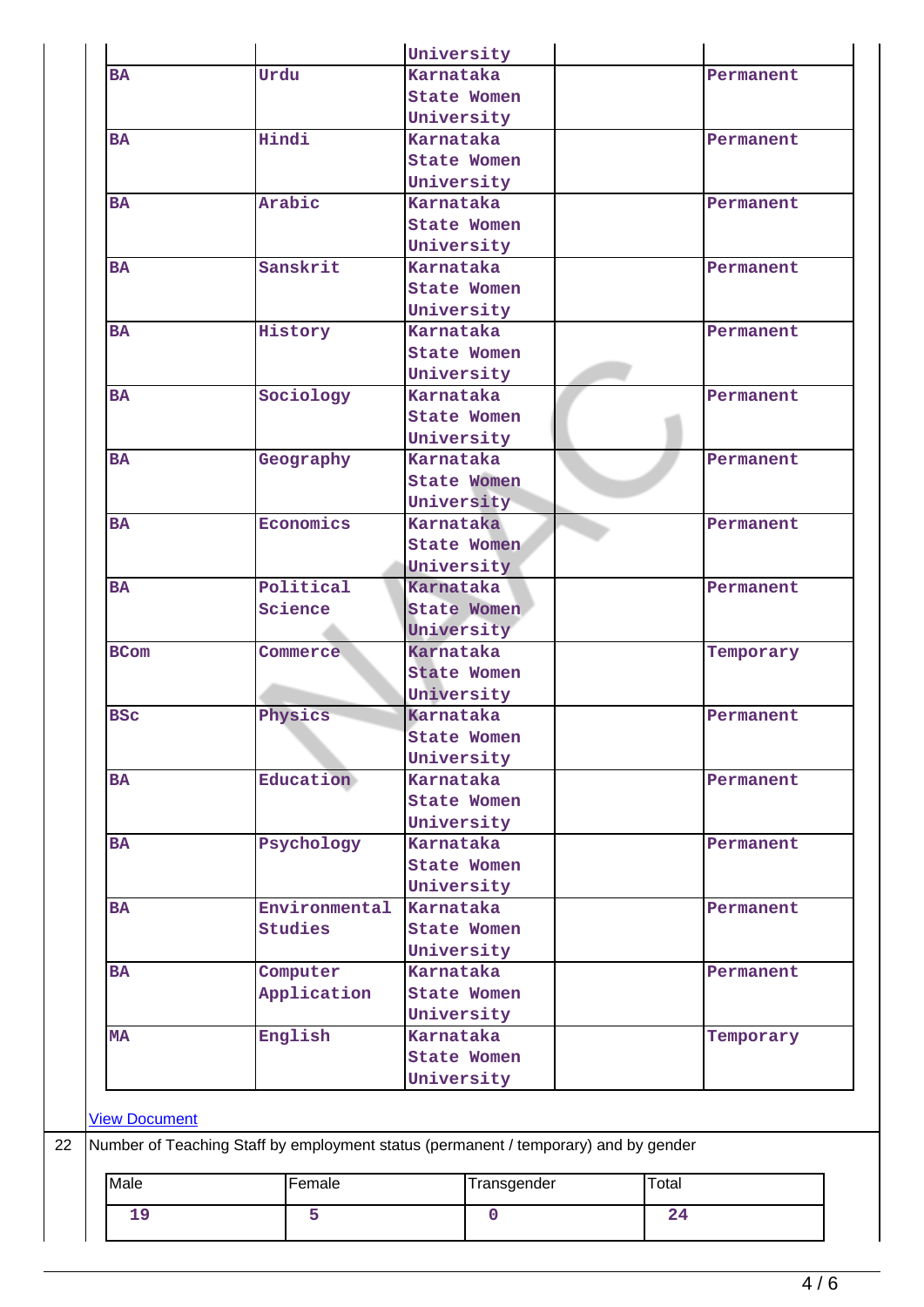|    | $\mathbf{2}$                                                                            | 12                                                                                                                                                                                                                  | $\mathbf 0$                                                                                                                                                | 14                                                           |  |  |
|----|-----------------------------------------------------------------------------------------|---------------------------------------------------------------------------------------------------------------------------------------------------------------------------------------------------------------------|------------------------------------------------------------------------------------------------------------------------------------------------------------|--------------------------------------------------------------|--|--|
| 23 | Number of Non-Teaching Staff by employment status (permanent / temporary) and by gender |                                                                                                                                                                                                                     |                                                                                                                                                            |                                                              |  |  |
|    | Male                                                                                    | Female                                                                                                                                                                                                              | Transgender                                                                                                                                                | Total                                                        |  |  |
|    | 6                                                                                       | 8                                                                                                                                                                                                                   | $\mathbf 0$                                                                                                                                                | 14                                                           |  |  |
| 24 | Number of Students on roll by gender                                                    |                                                                                                                                                                                                                     |                                                                                                                                                            |                                                              |  |  |
|    | Male                                                                                    | Female                                                                                                                                                                                                              | Transgender                                                                                                                                                | Total                                                        |  |  |
|    | 0                                                                                       | 631                                                                                                                                                                                                                 | $\mathbf 0$                                                                                                                                                | 631                                                          |  |  |
| 25 | Does the institution have statutory cells / committees                                  |                                                                                                                                                                                                                     | 1. Commitee for SC/ST<br>2. Minority Cell<br>3. Grievance Redressal Committee<br>4. Internal Compliant Committee<br>5.Anti-ragging Committee<br>6.OBC Cell |                                                              |  |  |
| 26 |                                                                                         | Date of establishment of IQAC                                                                                                                                                                                       |                                                                                                                                                            |                                                              |  |  |
|    | website.                                                                                | The minutes of IQAC meeting and Action Taken<br>Report should be uploaded on the institutional                                                                                                                      | Date<br>05/02/2019                                                                                                                                         | <b>View Document</b><br>www.http://arsi.secab<br>$.$ org $/$ |  |  |
| 27 |                                                                                         | Date of submission of AQARs of last 4 years to                                                                                                                                                                      |                                                                                                                                                            |                                                              |  |  |
|    | <b>NAAC</b>                                                                             |                                                                                                                                                                                                                     | Date                                                                                                                                                       | <b>View Document</b>                                         |  |  |
|    |                                                                                         |                                                                                                                                                                                                                     | 17/10/2019                                                                                                                                                 | www.http://arsi.secab<br><u>.org/</u>                        |  |  |
|    |                                                                                         |                                                                                                                                                                                                                     | 29/10/2019                                                                                                                                                 | www.http://arsi.secab<br><u>.org/</u>                        |  |  |
|    |                                                                                         |                                                                                                                                                                                                                     | 02/11/2019                                                                                                                                                 | www.http://arsi.secab<br>$.$ orq $/$                         |  |  |
|    |                                                                                         |                                                                                                                                                                                                                     | 06/11/2019                                                                                                                                                 | www.http://arsi.secab<br><u>.org/</u>                        |  |  |
|    |                                                                                         |                                                                                                                                                                                                                     |                                                                                                                                                            |                                                              |  |  |
| 28 |                                                                                         | Has the institution made statutory declaration on the<br>institution website under Section 4 (1) (b) of the RTI<br>Act 2005 as issued and amended from time to time.                                                | Yes                                                                                                                                                        | www.http://arsi.secab.org/                                   |  |  |
| 29 | foreign institution                                                                     | Does the college have an academic MoU with any                                                                                                                                                                      | Yes                                                                                                                                                        |                                                              |  |  |
| 30 | Survey on Higher Education (AISHE).                                                     | Date of uploading data on MHRD website for All India                                                                                                                                                                | View Document<br>20/01/2020<br>View Document                                                                                                               |                                                              |  |  |
| 31 | prescribed format enclosed herewith.                                                    | Attach Certification by the Head of the Institution for<br>having complied with Rules & Regulations of Central<br>Government, UGC and other Statutory Bodies, State<br>Government and Affiliating University in the | View Document                                                                                                                                              |                                                              |  |  |